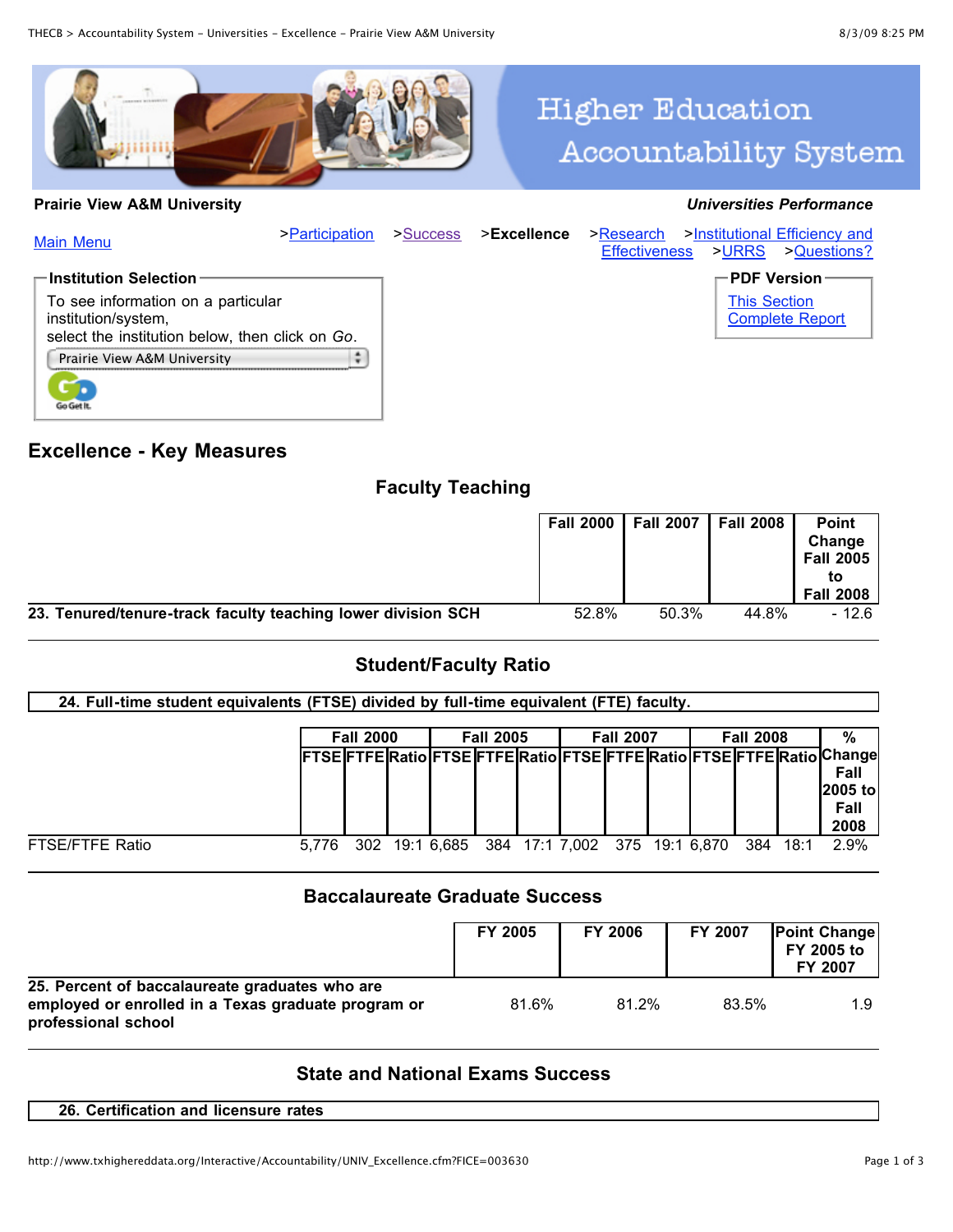|             | <b>FY 2006</b> | FY 2007 | <b>FY 2008</b> | <b>Point Change</b><br>FY 2006 to<br>FY 2008 |
|-------------|----------------|---------|----------------|----------------------------------------------|
| Law         | N/A            | N/A     | N/A            | N/A                                          |
| Pharmacy    | N/A            | N/A     | N/A            | N/A                                          |
| Nursing     | 100%           | 98.86%  | 98.18%         | $-1.8$                                       |
| Engineering | N/A            | 14.29%  | 36%            | N/A                                          |

#### **Class Size**

|                                       | <b>Fall 2000</b> | <b>Fall 2007</b> | <b>Fall 2008</b> | % Change<br><b>Fall 2000 to</b><br><b>Fall 2008</b> |
|---------------------------------------|------------------|------------------|------------------|-----------------------------------------------------|
| 27. Average lower-division class size | 33               | 31               | 32               | $-3.0\%$                                            |

# **Tenured/Tenure-Track FTE Faculty**

| <b>Out-Of-State Peers</b>                                          | <b>Fall 2000</b> | <b>Fall 2007</b> | <b>Fall 2008</b> | <b>Point Change</b><br><b>Fall 2000 to</b><br><b>Fall 2008</b> |
|--------------------------------------------------------------------|------------------|------------------|------------------|----------------------------------------------------------------|
| 28. Percent of FTE teaching faculty who are<br>tenure/tenure-track | 49.6%            | 54.7%            | 51.6%            | 2.0                                                            |

# **Excellence - Contextual Measures**

|                                                   | <b>Fall 2000</b> | <b>Fall 2007</b> | <b>Fall 2008</b> | <b>Point Change</b><br><b>Fall 2000 to</b><br><b>Fall 2008</b> |
|---------------------------------------------------|------------------|------------------|------------------|----------------------------------------------------------------|
| 29. FTE tenured/tenure-track faculty demographics |                  |                  |                  |                                                                |
| <b>Ethnicity</b>                                  |                  |                  |                  |                                                                |
| White                                             | 32.2%            | 54.8%            | 50.1%            | 17.9                                                           |
| African-American                                  | 52.2%            | 49.8%            | 45.9%            | $-6.3$                                                         |
| Hispanic                                          | 14%              | 55.6%            | 61.5%            | 47.5                                                           |
| Asian                                             | 72.1%            | 72.7%            | 70.1%            | $-2.0$                                                         |
| Other                                             | 18%              | 58.3%            | 70.6%            | 52.6                                                           |
| Gender                                            |                  |                  |                  |                                                                |
| Male                                              | 57.3%            | 62.4%            | 59.4%            | 2.1                                                            |
| Female                                            | 35.4%            | 42.1%            | 40.3%            | 4.9                                                            |

|                              | Teaching<br><b>Assistants</b> | Other<br><b>Faculty</b> | Instructor | <b>Assistant</b><br>Professor | Associate<br><b>Professor</b> | <b>Professor</b> |
|------------------------------|-------------------------------|-------------------------|------------|-------------------------------|-------------------------------|------------------|
| 30. Faculty Rank (Fall 2008) |                               |                         |            |                               |                               |                  |
| <b>Faculty Ethnicity</b>     |                               |                         |            |                               |                               |                  |
| White                        | 5                             | 58                      | 0          | 21                            | 15                            |                  |
| African-American             | 4                             | 171                     | ົ          | 40                            | 43                            | 40               |
| Hispanic                     | 0                             |                         |            | 3                             | 3                             | 0                |
| Asian                        | 0                             | 21                      |            | 15                            | 16                            | 12               |
| Other                        | 4                             |                         | 0          | 3                             | 5                             | 5                |
| <b>Faculty Gender</b>        |                               |                         |            |                               |                               |                  |
| Male                         | 5                             | 128                     | 2          | 46                            | 63                            | 47               |
| Female                       | 8                             | 136                     | 0          | 36                            | 19                            | 17               |
|                              |                               |                         |            |                               |                               |                  |

**FY 2007 FY 2008 FY 2009 % Change National**

**FY 2007 to Average Average**

**% National**